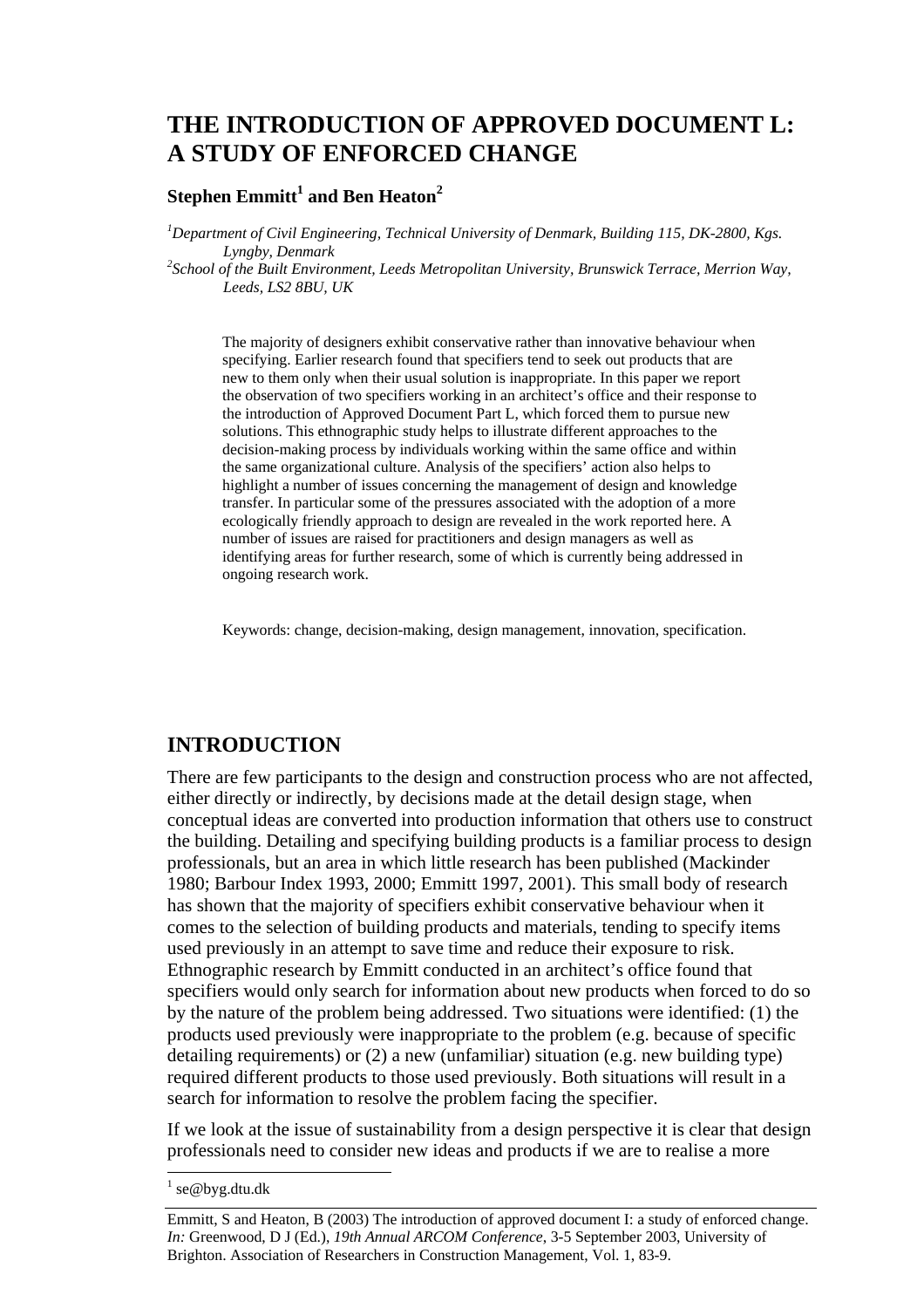ecological architecture. When asked, a high proportion of architects and clients claimed that their product decisions were influenced by environmental considerations (Barbour Index 2000), but to the best of our knowledge there has been no attempt to monitor this in practice. Indeed, both Mackinder (1980) and Emmitt (1997) found that specifiers tended to act in a more conservative manner than they reported. Although this work did not deal with sustainable issues, the implication in this work is that specifiers may be reluctant to change their habits and hence the uptake of new products/environmental ideals may be slow. A natural line of enquiry would be to look at specifiers when they are dealing with issues concerning sustainability, but this is difficult to address since sustainable ideals are difficult to separate out from other aspects of design thinking and detailing processes. What is required, therefore, is a distinct issue or situation that could be researched. Changes to regulations appeared to be a natural focus and an area in which there has been little debate about how regulations encourage innovation (Gann *et al.* 1998). The introduction of the UK Building Regulations Approved Document Part L in April 2002 (Building Regulations, 2001a, 2001b) provided a useful reference point. The more stringent 'U' values set out in Part L meant that specifiers had no option but to change their details in order to comply. This provided an ideal situation to research the behaviour of specifiers as they adjusted their details to satisfy the new regulations and a small research programme was designed to try and observe the specifiers in action.

## **METHOD**

Previous research into the area of specification has tended to rely on asking specifiers what they do (Barbour Index; 1993, 2000) and asking specifiers to record their behaviour in research diaries supported by interviews (Mackinder 1980). This has provided some useful information but it cannot deal with the more detailed and subtle area of design decision-making we know as specification. Emmitt (1997, 2001) has used ethnographic techniques – non-intrusive participant observation - to observe and monitor specifiers in action. Although the findings are specific to a particular situation at a particular point in time they help to illustrate the specification process in more detail than other research techniques allow. In particular, the pressures placed on specifiers; such as the lack of time to complete the task and pressure from other members of the design process to influence the decision-making process. Since the research team wanted to try and observe how specifiers reacted to the change in regulations it was felt that direct non-intrusive observation of specifiers appeared to be a natural approach, but one with its own methodological difficulties (Nason and Golding, 1998). Consistent with ethnographic research, the goal was to interpret the behaviours of the social system being studied (e.g. Rosen, 1991); an approach adopted successfully by Cuff (1991) and Emmitt (2001) in architectural offices. Four designers working in architectural practices who were known to the research team were approached and asked if they would take part in the study, for which training in participant observation techniques would be provided. All four agreed and approval was also obtained from the senior partner of each office to allow the participant observations without the knowledge of the other members of the design office. The architectural offices were medium to large offices, located in a large metropolitan area of the UK and engaged on a mixed portfolio of work.

The four researchers started to record data approximately eight weeks before the introduction of the new regulations, and all four researchers reported that schemes were brought forward and submitted for building control approval before the April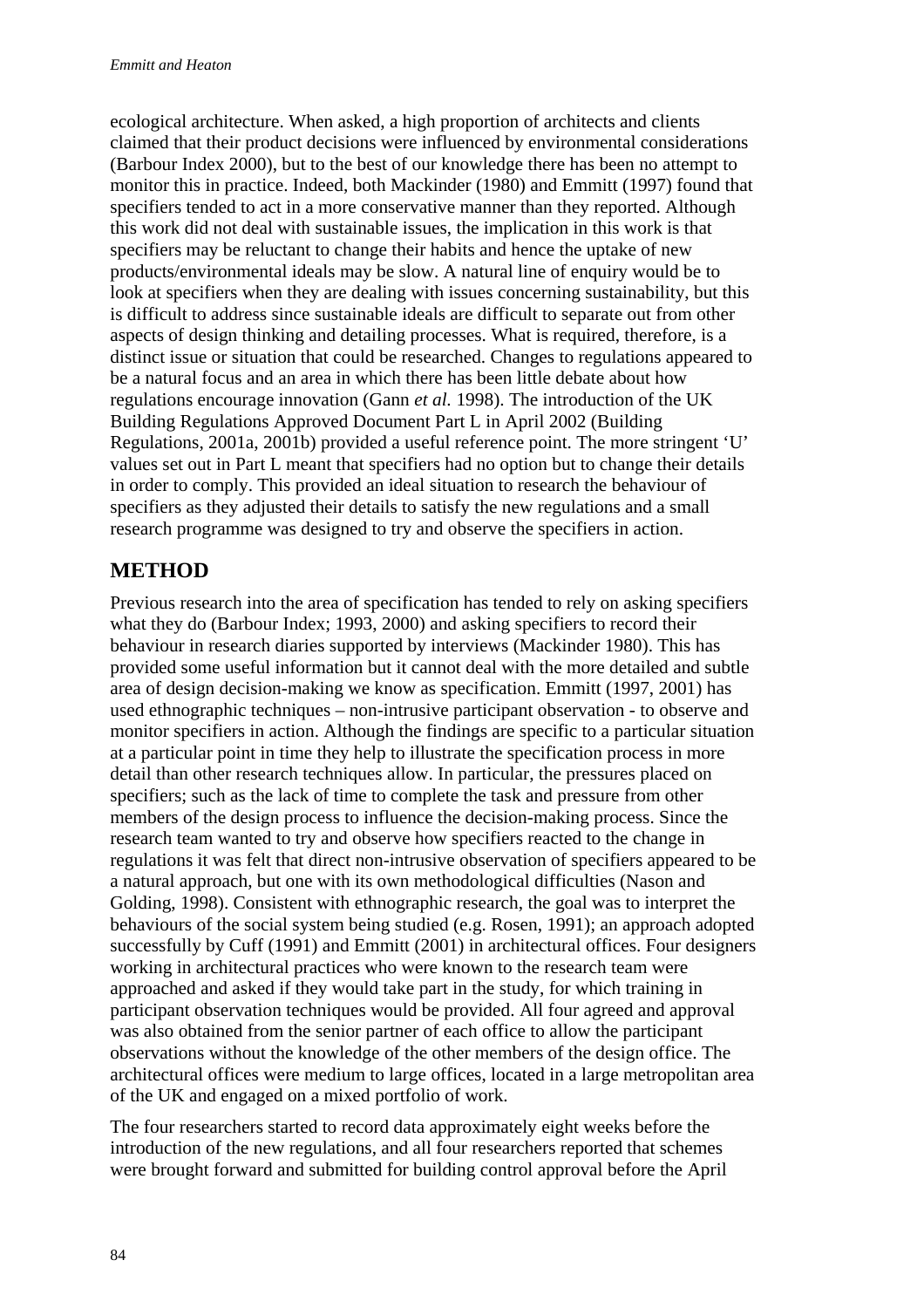deadline so that details did not have to be changed. This resulted in a temporary vacuum regarding detailing schemes and submission to building control. It was not until six weeks after the deadline that other projects started to reach the detailing phase and these had to comply with the new regulations. All four researchers reported that the specifiers in their offices were not happy changing their details because it involved a lot of extra work that they felt had not been adequately programmed for. Subsequent analysis of project programmes confirmed that no allowance had been made for changing details and specifications within projects, despite the fact that the designers were expected to deal with this task. As such, the concern of the specifiers was not unexpected. It was around this time that some difficulties with data collected were experienced by some of the researchers. One of the researchers had his duties reassigned to him and was moved from detailing buildings to concentrate on project administration. Since he was no longer in a position to observe the behaviour of his colleagues he had to withdraw from the research. A second researcher changed employment (unexpectedly) prior to any schemes being detailed to comply with the new regulations. Her new employer would not consent to the research programme and so she too had to withdraw from the research. The third researcher had difficulties in observing the behaviour of his colleagues because he was also running a project that developed some serious problems and so he spent an increasing amount of time out of the office (on the construction site), thus making it difficult to collect data consistently. This was a problem also encountered by Emmitt (1997), and because the researcher's observations were incomplete the data was rejected. The fourth researcher managed to observe two specifiers in action, recording consistent data that could be analysed. When the observations were complete the two specifiers were informed that they had been observed and both gave their permission for the data to be used. They also agreed to be interviewed about their behaviour.

## **THE OBSERVATIONS**

The office in which the observations were conducted was in the process of implementing a quality management system. Part of this system was an office master specification and details, which were updated by the design manager and then used by the specifiers for individual projects. At the time of these observations neither the master specification nor the master details had been updated to reflect the change in the regulations, thus specifiers were unable to use this information source. The strategy adopted by the design manager was to wait until a detail or specification had been used on a new project before incorporating it into the set of masters. The behaviour of two specifiers detailing a cavity wall section for different projects is summarised below. Both projects were commercial buildings with very similar design for the external fabric (steel frame, brick outer-leaf, insulated cavity, block work inner-leaf).

#### **Specifier A**

This specifier was observed taking the written specification and details from the project he had worked on previously and using the information as a basis for his new specification and details. This is known as 'rolling the specification' and is considered bad practice because it can perpetuate errors. There was no evidence of the specifier accessing the office master specification, contrary to QA procedures. Aware that the insulation value had changed he telephoned the manufacturer of the cavity insulation product used on the previous project and spoke to their technical department for advice on how to resolve his problem. The manufacturer's technical representative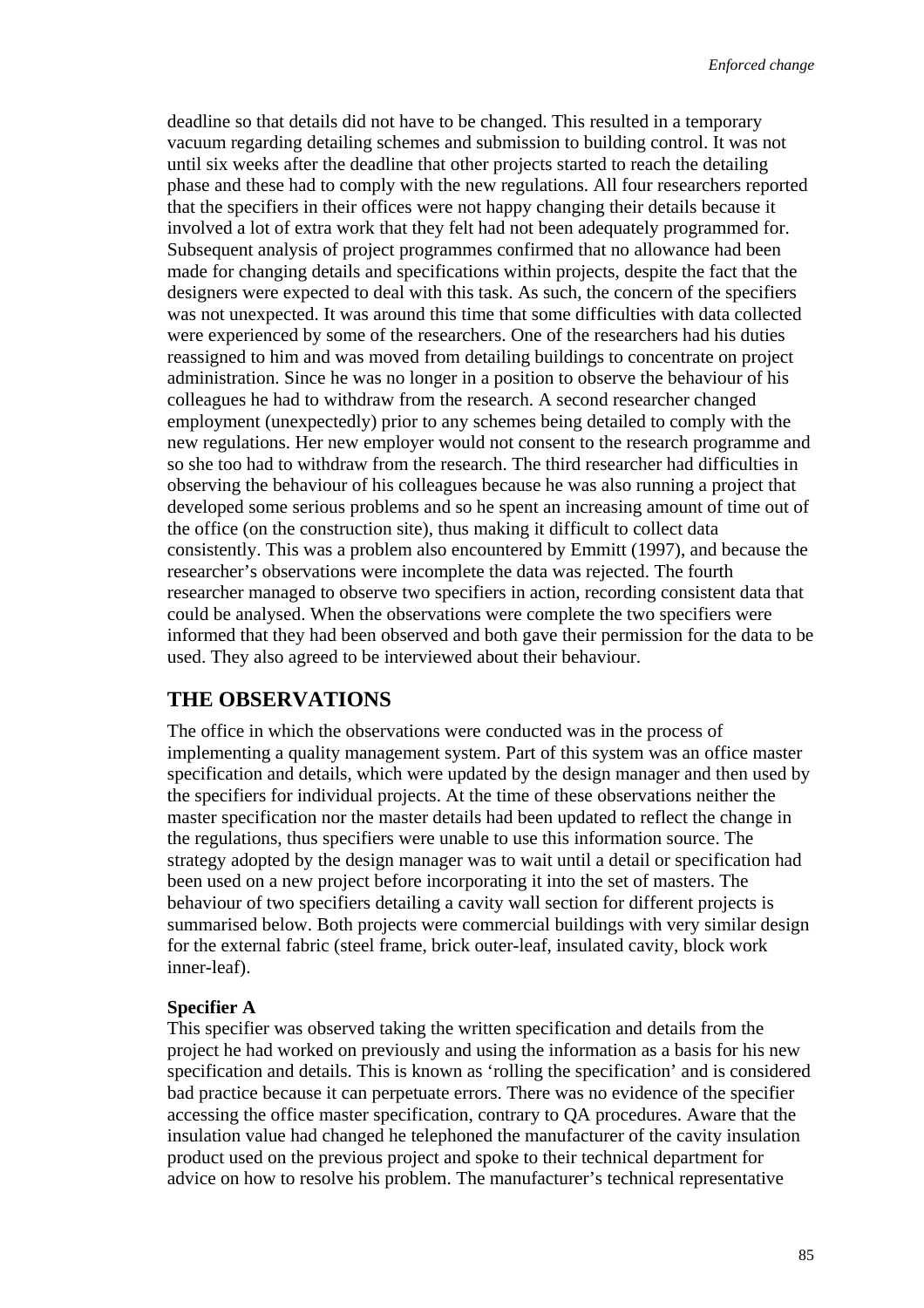recommended an increase in the thickness of their insulating material to "resolve the problem"; the suggested increase was from 50mm to 75mm. The specifier then adjusted the written specification for the cavity wall detail, by simply changing the specified thickness of the previously named insulation, and issued the details to the structural engineer by fax. No attempt was made to alter the standard details. On receipt of the information the structural engineer telephoned the specifier and highlighted the fact that the cavity wall ties also needed to be increased in size, together with the foundation details, to accommodate the thicker wall section. (The change also affected the wall to roof section, wall to structural column details and details of all openings, but there appeared to be no discussion about these details at the time). After a short discussion with the structural engineer the specification was revised again to include the larger wall ties (again sourced from the usual manufacturer and checked by the specifier by a quick telephone call to the manufacturer's technical department). The specifier made no attempt to check the details that had been provided to him, nor did he make any attempt to consider any cost implications of his decision (the thicker wall required additional materials). There was no evidence that the specifier discussed the issue with fellow colleagues nor was there any evidence of him seeking approval from the design manager. When interviewed about this after the event he claimed to be under too much pressure to get information completed to spend time discussing issues with colleagues. He had experience of the manufacturer from previous projects and therefore felt he could trust the advice provided by the manufacturer.

#### **Specifier B**

Specifier B took the same approach, referring back to his previous project and ringing the same manufacturer's technical department and getting the same answer as Specifier A. Until this point he was unaware that Specifier A had tried to resolve this issue, only realising the fact during the telephone conversation (observed in the conversation that followed). Following the conversation with the manufacturer Specifier B had a short discussion with Specifier A and voiced his concern about the 'knock on' potential of increasing the thickness of the insulation material. Specifier B then went to the office product library and searched through the different manufacturers' literature, unhappy with what he found (it was all out of date) he then contacted three manufacturers from information provided in the Barbour Compendium (a well known source of manufacturers product information). He telephoned each manufacturer's technical department in turn and found that all three manufacturers claimed that they had a product that could meet the demands of the new regulations without having to alter the thickness of the insulation, i.e. the 'U' value could be achieved with 50mm of insulating material. Specifier B had not used any of these manufacturers' products on previous projects and so all three represented product innovations to him.

Information was emailed or faxed to the office by each manufacturer. Specifier B was then observed having a brief conversation with the design manager as to which product to choose based on the information sent to him. The design manager suggested that cost information be requested from each manufacturer so that a comparative analysis of all three products could be made on technical properties and cost. This was requested from the manufacturers, but was not immediately forthcoming. All three manufacturers offered to send a technical representative to the office to discuss cost and technical issues with the specifier, this was declined because of the tight deadline the specifier was working to. As a result the specifier contacted a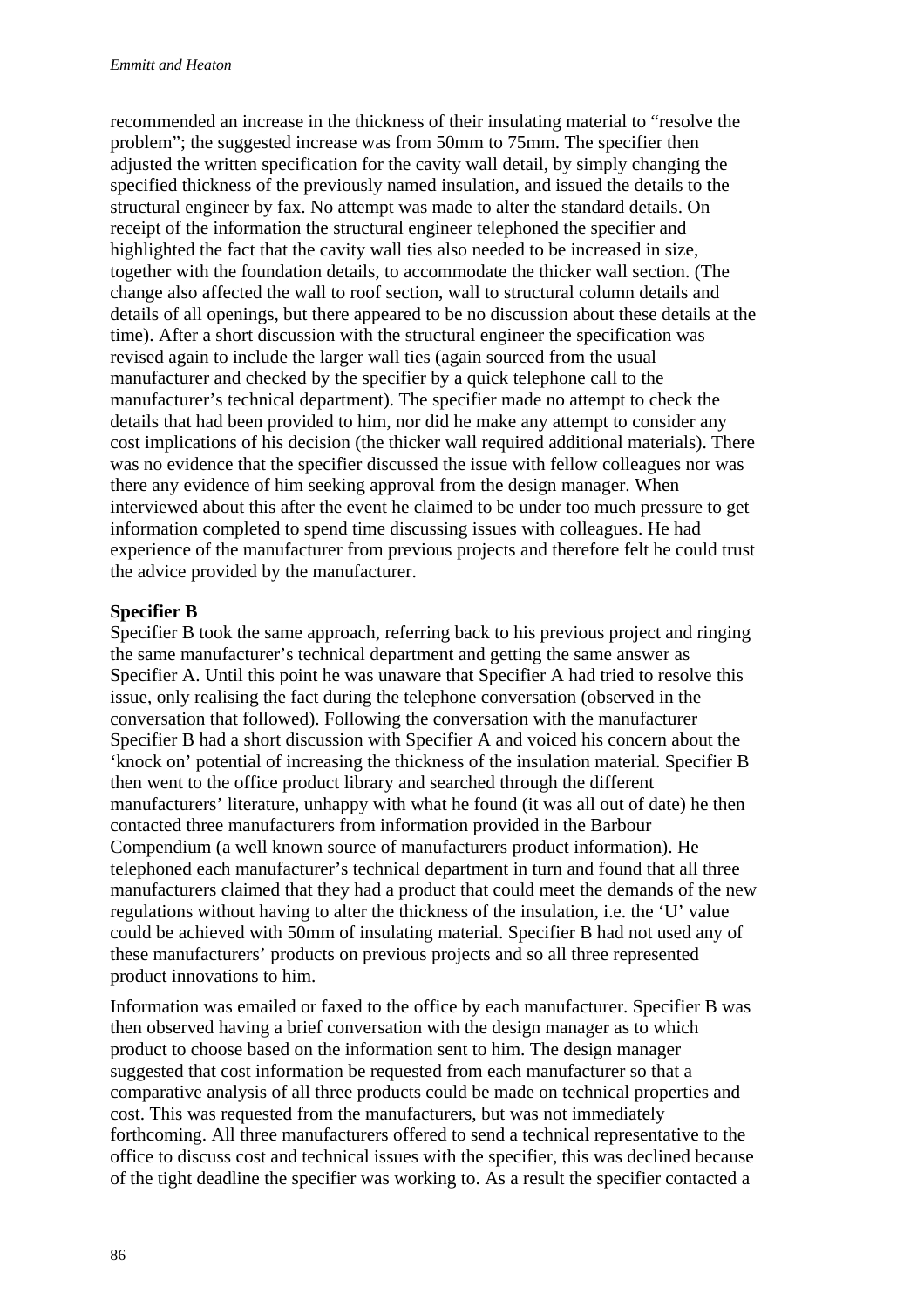cost consultant (quantity surveyor) by telephone and asked for informal advice on the manufacturers' products. The quantity surveyor had knowledge of all three manufacturers but suggested one manufacturer should be used because they were the cheapest of the three. The specifier relayed this information to the design manager who approved the product and hence this manufacturer's product was specified (there was no attempt to compare quality or 'value'.) None of this process is recorded anywhere in office documents other than confirmation of the specified product within the project specification. Following this exercise the design manager updated the office master specification and, to the best of our knowledge, the product is still being specified, i.e. this product is automatically specified on all commercial projects.

#### **Interviews**

Following the completion of the observations the two specifiers were interviewed separately (the design manager declined to be interviewed). The specifiers claimed that they always worked within tight time deadlines and so there was little time to adequately assess products, which is why they tried not to change products or manufacturers from those used on previous projects. Both recognised that there needed to be more time spent on the office details and specification given the changes to the regulations, but that they did not have the time to do so. They recognised the danger of rolling specifications and details from one project to another and releasing incomplete information, but claimed that "everyone did it" out of necessity, not through choice. Both were critical of the way projects were programmed within the design office, claiming that with every project the demands to produce information became ever more demanding and the time allocated to complete the task kept getting tighter. Both specifiers, however, recognised that this was not just a matter of better programming but that time was short because of the downward pressure on professional fees, thus some responsibility had to rest with clients. The specifiers were asked why they did not use performance specifications. Both specifiers claimed that performance specifications were only useful if written very tightly, thus limiting the contractor's choice to one or two options, thus defeating the objective of using them (the specifiers were uneasy about passing the choice of product down the chain to the contractor, their perception being that the quality of the building would suffer). They also said that they would not use performance specifications for important details, such as cavity wall insulation, because they were concerned about liability if the product failed. Although given the rather hurried manner in which the insulation product was selected in these observations we could conclude that a performance specification may have been a better option. The specifies were also asked about their opinions and approach to sustainable design. Although they both expressed an interest in sustainable issues they both felt that the industry was not interested in such issues, being rather critical of clients' obsession with the lowest possible initial cost and speed. They claimed that change would only come through changes in legislation, i.e. sustainable issues had to be forced on all parties to the construction process, citing the changes to Part L as an example of enforced change.

## **REFLECTION ON THE OBSERVATIONS**

Before any conclusions can be drawn it is necessary to comment on the method used. The observer may have missed events vital to the decision-making process, although there was no evidence to suggest this was the case in the observations reported here (partly because the observer was present throughout the decision-making period and partly because there was no evidence in desk diaries or written documents to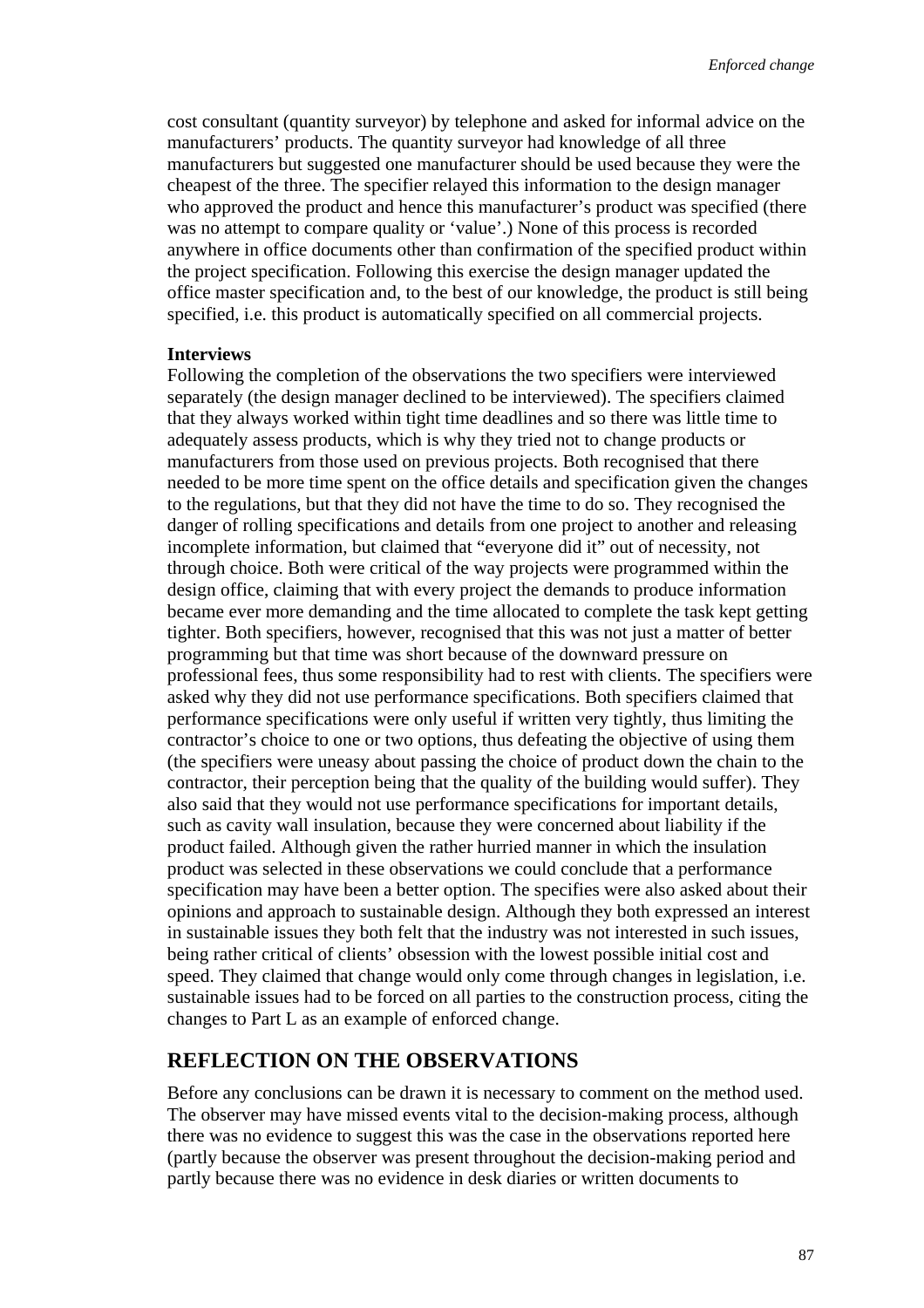contradict any of the actions recorded). Ethnographic research produces unique findings that are difficult to generalise from and the actions reported here were influenced by the organizational culture of the office, the characteristics of the specifiers, characteristics of the project and time pressures. Naturally, the question has to be asked as to how representative this behaviour is of other specifiers in other offices. The observations are consistent with those conducted by Emmitt and the comments recorded in the face-to-face interviews are also consistent with findings from earlier research (Mackinder and Barbour Index). The findings are also consistent with a current research project looking at the behaviour of specifiers in a different design organization. So we have no reason to suspect that the behaviour observed is unusual, however, we should recognise that other specifiers may act differently. Apart from highlighting the difficulties encountered in conducting ethnographic research with a design office, the observation of the two specifiers illustrates some important issues. The new regulations were a trigger to the office rejecting a manufacturer used on previous projects in favour of an unfamiliar manufacturer. So a new product, a product innovation, was introduced to the office as a direct result of having to conform to new regulations. The actions and subsequent decisions were made within very tight time frames while the specifiers were engaged on other projects, thus there was very little time to consider the consequences of their actions. Both were under considerable pressure to produce information quickly. These two specifiers initially had the same approach, namely to telephone the manufacturer familiar to them and the office. Specifier B then adopted a different, more considered course of action. Neither specifier made any attempt to check the technical information provided to them by the respective manufacturers or the cost advice given to them by the quantity surveyor. Quality management procedures were not followed and with the exception of the written specification there was no evidence of any of the decisions being taken. This is an important observation because the cavity insulation was a new product to the market and also represented a product innovation to the design office. There is no evidence about how this product will perform in the building and therefore one would have expected the specifiers, and in particular the design manager, to take a more considered approach. It was evident in the discussion with the specifiers that they were not particularly happy with the manner in which individual jobs and also the design office were managed. Sharing of knowledge between specifiers was poor and designers were not following QA procedures that were designed to help them. It should also be noted that the specifiers did not have access to online information at the time of the observations and so they were reliant on the office library and paper based information (consistent with Emmitt's earlier work). Shortly after the observations were completed the office subscribed to an online information provider, thus negating the need for an office library. Continued observation within the office has shown that data access is much easier and quicker for the specifiers, but there is no evidence to suggest this has changed their decision-making behaviour.

## **CONCLUSION**

The intention of the observations was to see how the new regulations affected the behaviour of specifiers. The change in regulations did force the specifiers into using new products, although this appeared to be a rather rushed process and one that arguably deserved more consideration with regard to the consequences of the decisions. The findings raise a number of issues about the detailing of buildings and the related issue of how the process is managed within individual offices, i.e. it is a design management issue. Although the importance of detailing was recognised by the